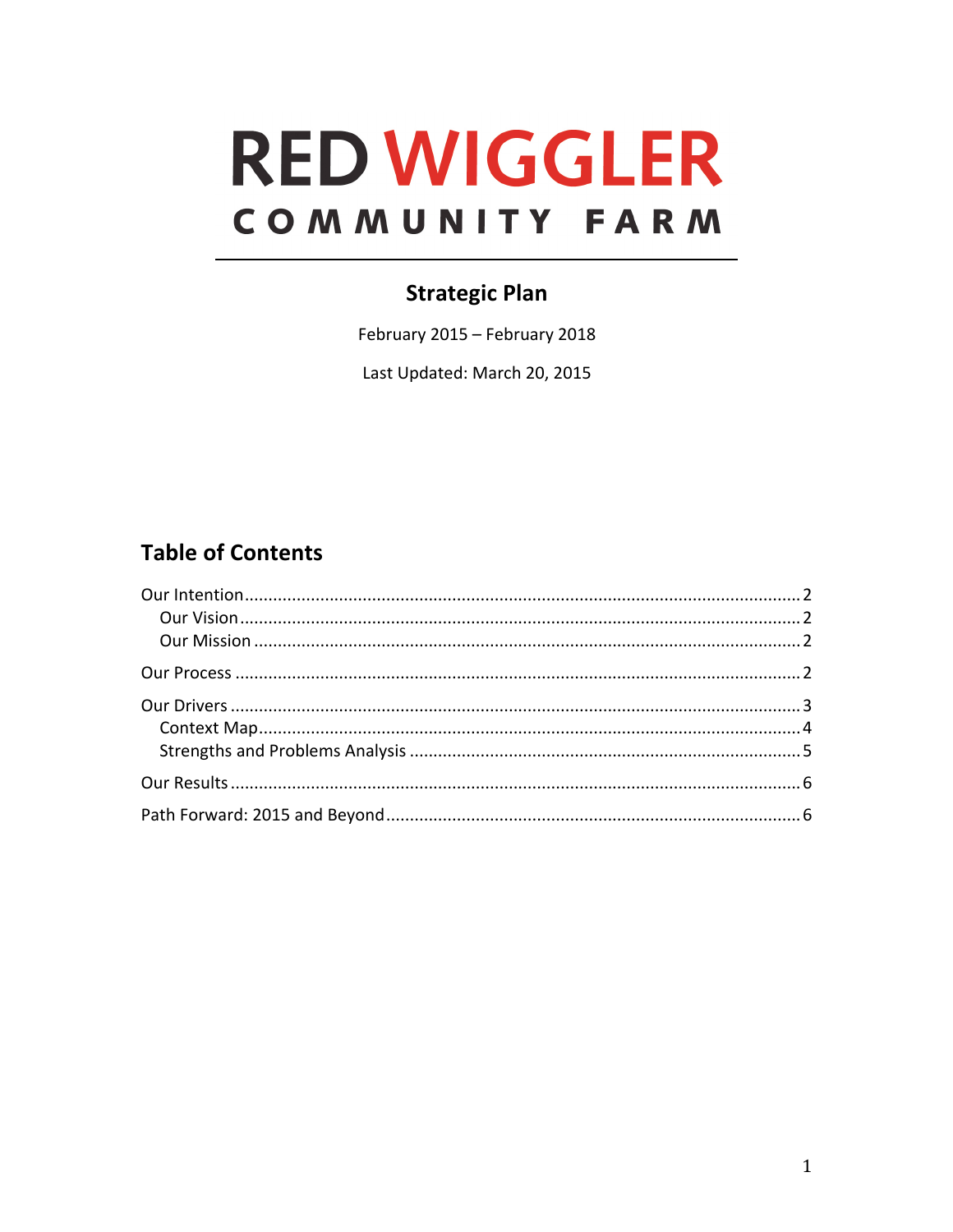# **Our Intention**

Red Wiggler Community Farm (RWCF) was founded in 1996, in response to the need for healthy food and meaningful employment for adults with developmental disabilities. Now entering our 20th year, Red Wiggler has grown to support cross-functional programming that employs, educates and feeds youth and adults with and without disabilities throughout the greater Montgomery County, Maryland area. To this end, our Board of Directors recognizes the value in and the responsibility for creating a meaningful strategic plan that guides our work as we fulfill our mission. This strategic plan, building on prior work plans, was created with the integration of Board and staff which has helped create a shared vision for our future and the future of the farm. Moreover, it builds on our vision, mission and values by outlining clear priorities and identifying bold steps/strategies that will support our organization for years to come.

This three-year strategic plan lays the foundation for RWCF to continue to dedicate and prioritize resources towards creating fertile ground to nourish a healthy and inclusive community in support of both our organization as well as our mission.

## **Our Vision**

To create fertile ground to nourish a healthy and inclusive community.

# **Our Mission**

Red Wiggler is a sustainable farm where people with and without developmental disabilities come together to work, learn, and grow healthy food.

# **Our Process**

We engaged Brighter Strategies, a firm that provides strategic planning, process improvement and leadership development consulting, to facilitate a strategic visioning and organizational assessment process, which walked our Board of Directors and staff through the stages of the strategy planning process.

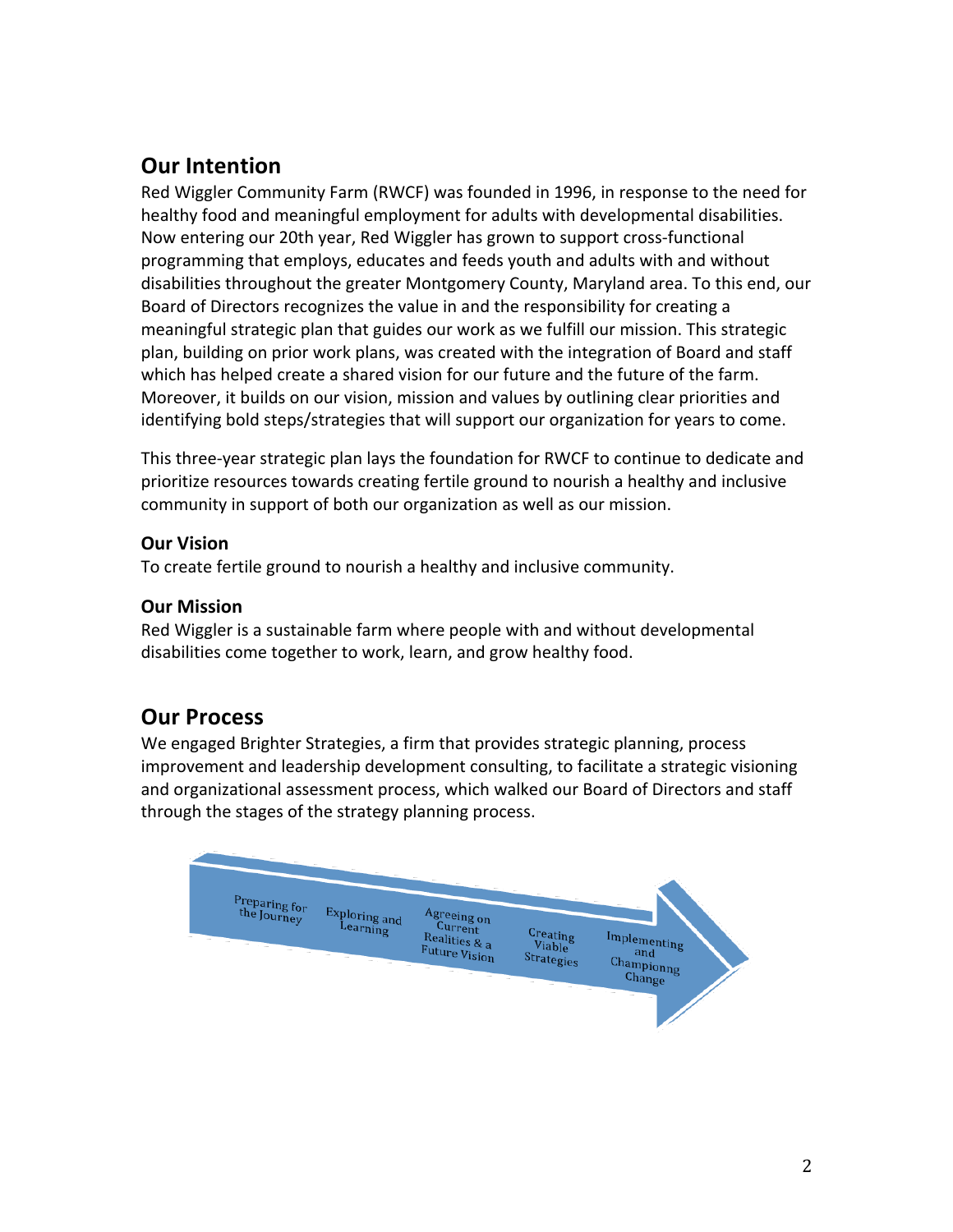These stages include:

- 1. **Preparing for the Journey:** Before our Strategic Planning workshops, RWCF's leadership worked with Brighter Strategies to ensure that all elements of the organization would be explored and engaged during this important journey. Brighter Strategies conducted interviews with RWCF's leadership team, as well as focus groups with the staff and the Board of Directors. Brighter Strategies also conducted a document analysis of current plans, relevant materials, and other products/deliverables that would provide insights into our work and current operations.
- 2. **Exploring and Learning:** Building on the information gathered in stage 1, we engaged in a strategic conversation with our Board and staff to explore the history of our program and explore the context within which we currently operate. Through our discussions we identified discussion points, trends and practices that best highlighted where we are now and the type of organization we aspire to be.
- **3. Agreeing on Current Realities & a Future Vision:** During the discussion we created a solid platform of information and agreements that served as a springboard for the strategy development stage. At this meeting we identified RWCF's strengths and challenges and refined the mission statement to better reflect our current work.
- 4. **Creating Viable Strategies:** From our analysis and our self-reflection, we then identified five overarching priorities or strategies that leveraged our internal strengths, addressed potential threats and associated organizational problems, and created strategic opportunities that will guide us toward success.
- 5. **Implementing and Championing Change:** As we know, the ultimate success of any strategic visioning process is the extent to which leadership and key stakeholders share ownership. During this stage, we established a year-one implementation plan, which include milestones and targets to be communicated with our staff, Board, and our valued stakeholders. It is through this stage of ongoing implementation and evaluation that we will successfully champion change.

# **Our Drivers**

While our mission is the foundation to our strategic plan, our vision serves as a key driver in producing our strategic priorities, which will help us achieve our shared goals. Some of the key elements of our shared vision include:

• Ensuring every person has an opportunity to learn and grow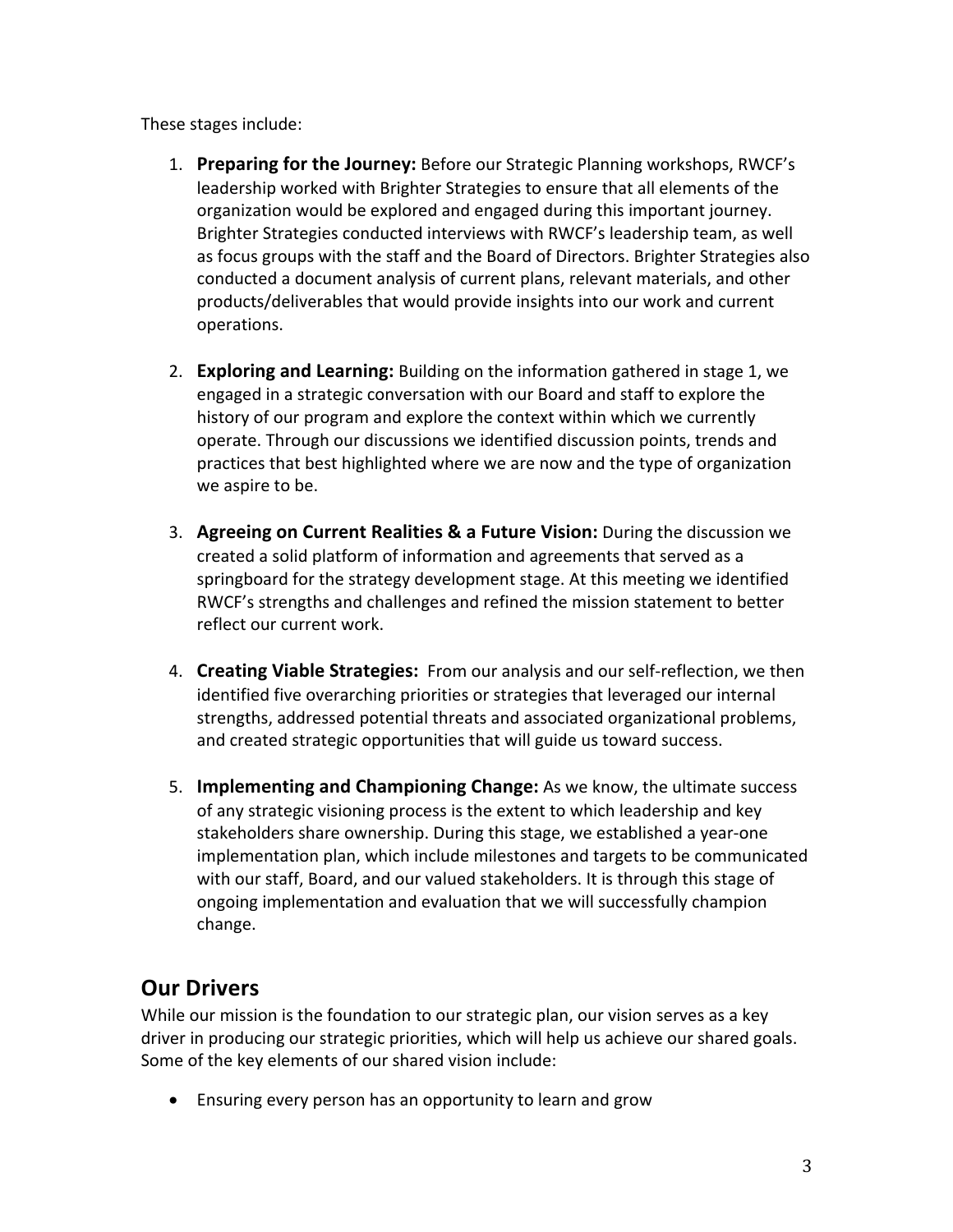- Offering an inclusive, supportive environment where many parts work together to make a whole
- Challenging ourselves to embrace new skills, ideas, and opportunities (creating a culture of inquiry and exploration)
- Build on our strengths (enhancing the strong foundation we've already created)
- Creating a therapeutic nurturing environment, an oasis for our staff and the community
- Becoming a truly sustainable system (financially, environmentally, etc.)
- Replicating elsewhere, but maintaining what we have here (being a lighthouse, leading the way for other farms)

#### **Context Map**

The Context Map (or environmental scan) was also an important driver as it helped define the environment within which RWCF works, as well as identify enabling as well as inhibiting trends that might impact us in the future as we embark on our mission work.

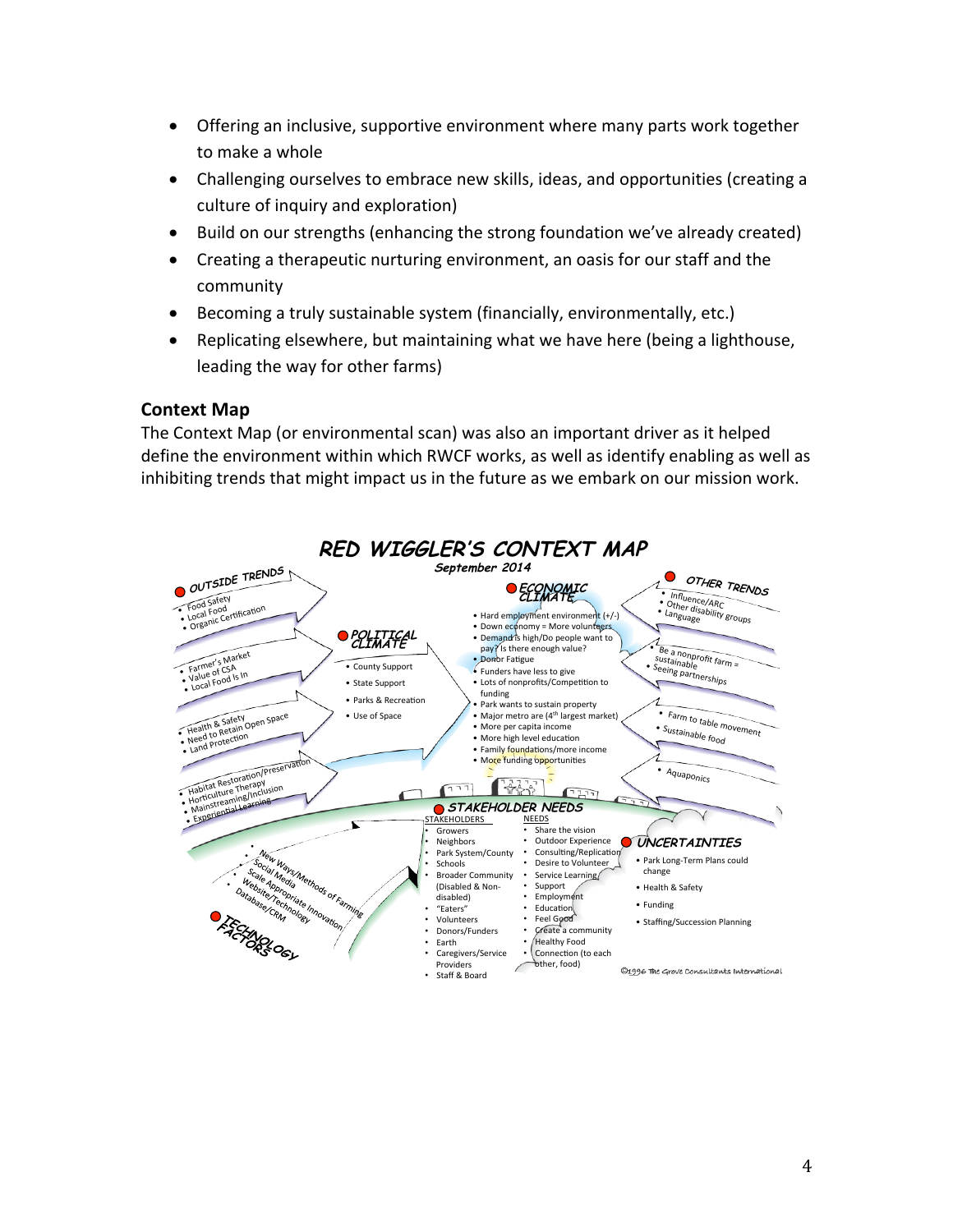## **Strengths and Problems Analysis**

Finally, strengths & problems analysis served as a significant driver in our strategymaking process. By exploring our organization-wide strengths, internal problems, and potential strategic opportunities, we defined our next steps and began to identify ways to address our problems. We summarized the following core strengths that Red Wiggler can lean on to move towards the vision:

- Dedicated & committed staff and Board
- Strong committed leadership
- Strong technical expertise on staff (farming)
- As the longest running CSA in the county, Red Wiggler shares a compelling story – programs appeal to a broad base (disabilities, environmental, sustainable/local farming, etc.)
- Financial strength (supported by numerous local foundations)
- The facility, grounds and environment are welcoming & inclusive
- Highly visibility in the community, which has created strong partnerships
- The mission and programs are inclusive
- Strong grower program that promotes skill development for all levels
- Strong volunteer program that meets the needs of both volunteers and the farm
- Quality of our produce is excellent; high demand for local and organic produce

Similarly, the group reflected on and identified areas of concern where problems might inhibit the organization from moving forward. In addition to brainstorming problems, the group also voted for/prioritized the problems that they believed would have the biggest impact on Red Wiggler's ability to successfully move forward. The most significant problem areas are listed below.

- Setting/defining clear expectations for program outcomes
- Growing and sustaining our donor base
- Prioritizing workflow and resources (trying to do too much with minimal resources)
- Overcoming natural resistance to changes a tendency to do things 'as we always have'
- Inability (to date) to bring in new parties/collaborators
- Creating a deeper staff bench, and creating mechanisms for staff knowledge transfer with turnover
- Better public relations, messaging, and strategic communications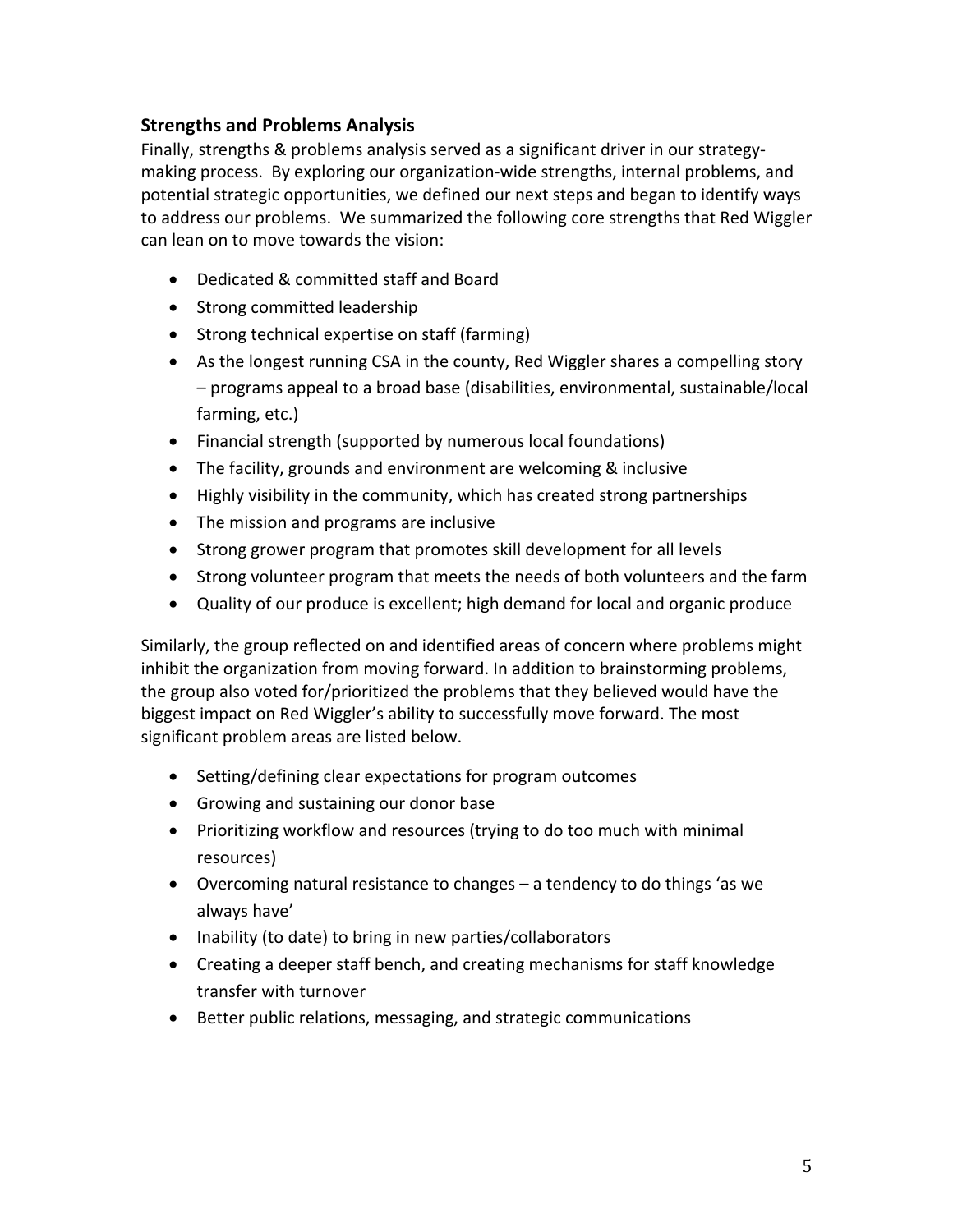# **Our Results**

Using the aforementioned drivers as inputs, we developed a list of the most crucial issues facing RWCF in the short- and long-term. We determined that we need to (in no particular order):

- Engage strong partnerships and collaborations to sustain the farm.
- Ensure high quality programming that aligns with the RWCF mission and purpose.
- Develop a strong management and staffing infrastructure that supports the RWCF's mission.
- Ensure the long-term financial sustainability of RWCF.
- Continue to research new ways of doing things (create a culture of inquiry and innovation).

# Path Forward: 2015 and Beyond

We believe that these five high-level strategic goals, guided by our shared vision, will direct our work in different ways over the next three years. To ensure our approach remains thoughtful, meaningful, and successful, we will work to prioritize and identify the actions that will lead us to success in the first year. The strategic objectives listed below are in draft form and will be revised upon further discussion with the Board.

Our intent is to accomplish the goals and objectives set out in this plan by February 28, 2018. We acknowledged the importance of continued discussion to determine additional actions needed to accomplish our goals and objectives. In the early winter of 2016, the Board and staff will re-convene to review progress and to set the stage and action priorities for 2016 and beyond.

## **GOAL 1:** Engage in strong partnerships and collaborations to sustain the farm.

- Objective 1.1: Define and assess our communities (Clarksburg, Farming, Developmental Disability, Environmentalists, Sustainability advocates, etc..) by developing a stakeholder touch point map (who are our stakeholders and how deep are the relationships)
- Objective 1.2: Explore lease amendments or extension with the Park (determine what we are going to do about the well and the back 4 acres).
- Objective 1.3: Continue to execute the  $20<sup>th</sup>$  year anniversary strategic marketing plan and develop suggestions for the  $25<sup>th</sup>$  year.
- Objective 1.4: Update the RWCF Strategic Communication Plan (conduct a communication audit).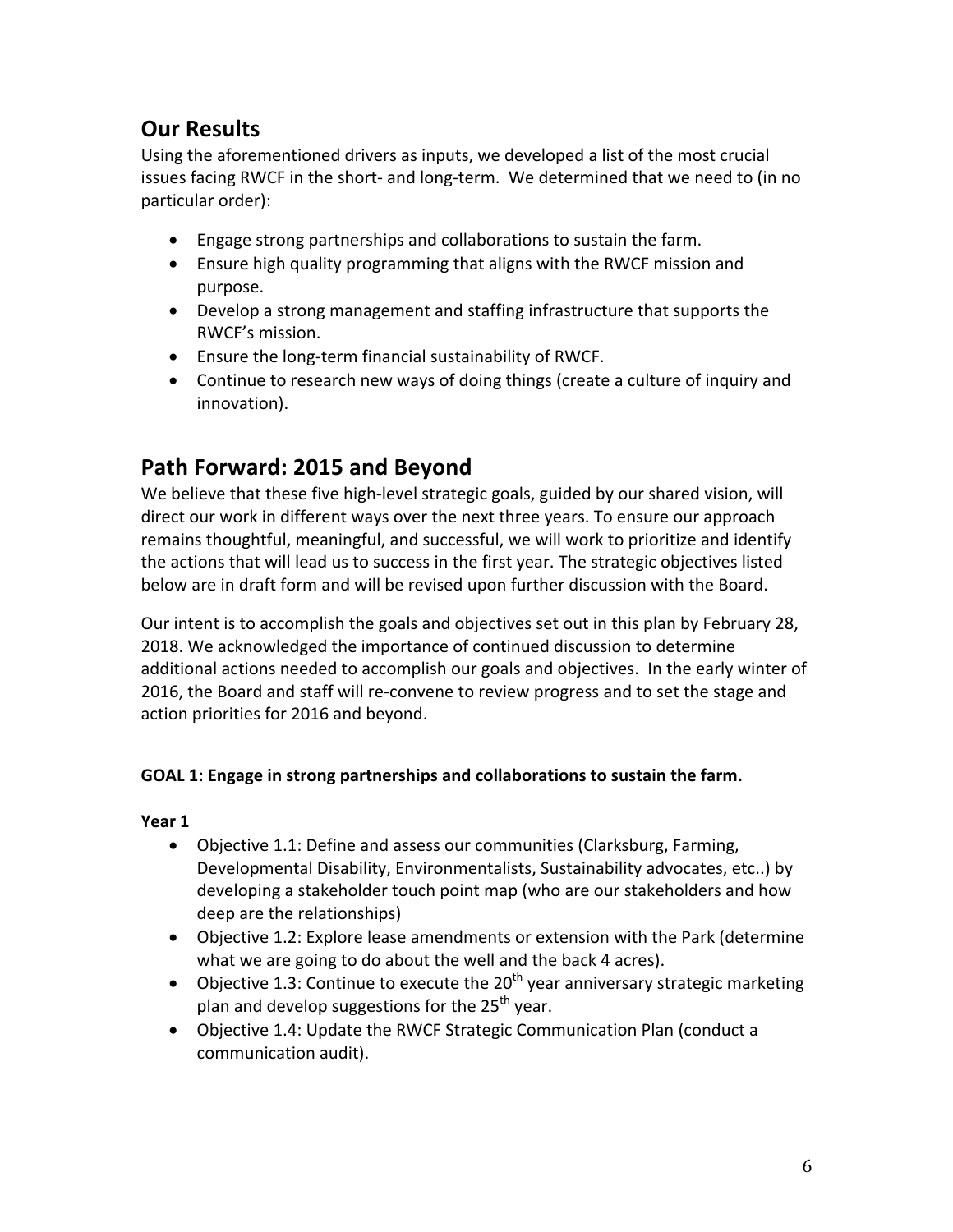## **Year 2**

- Objective 1.5: Explore current offerings and identify and connect with other partners in the community who can support these efforts (communicate existing opportunities and explore new ones).
- Objective 1.6: Develop an outreach/awareness plan to better connect with our communities of choice.

#### **Year 3**

• Objective 1.7: Develop a partnership diversity plan.

## **GOAL 2: Ensure high quality programming that aligns with the RWCF mission and purpose.**

## **Year 1**

- Objective 2.1: Define distribution philosophy (% of distribution to support low income families).
- Objective 2.2: Prioritize & define our mix of programs (CSA, Grower Experience, Youth & Education, Technical Assistance/Consulting) and develop a logic model for each program.

#### **Year 2**

- Objective 2.3: Define outcomes measures (informed by the logic models) for each program. *Outcomes should address: how we impact people's lives; the financial sustainability of the program; inclusion; and environmental sustainability.*
- Objective 2.4: Evaluate the effectiveness of current programs and determine whether to continue them.
- Objective 2.5: Identify new program offerings and determine whether to initiate them in lieu of or in addition to current program activities.

#### **GOAL 3: Develop a strong management and staffing infrastructure that supports the RWCF's mission.**

- Objective 3.1: Examine the organizational structure and define missing roles and responsibilities, as well as places where people are overstretched and need support.
- Objective 3.2: In the short term, examine current resources and workflows to identify immediate actions to sustain current high-quality staff performance.
- Objective 3.3: Develop a long-term succession plan by documenting key processes and cross-training staff where appropriate.
- Objective 3.4: Assess the staff compensation structure and need for change and make appropriate recommendations.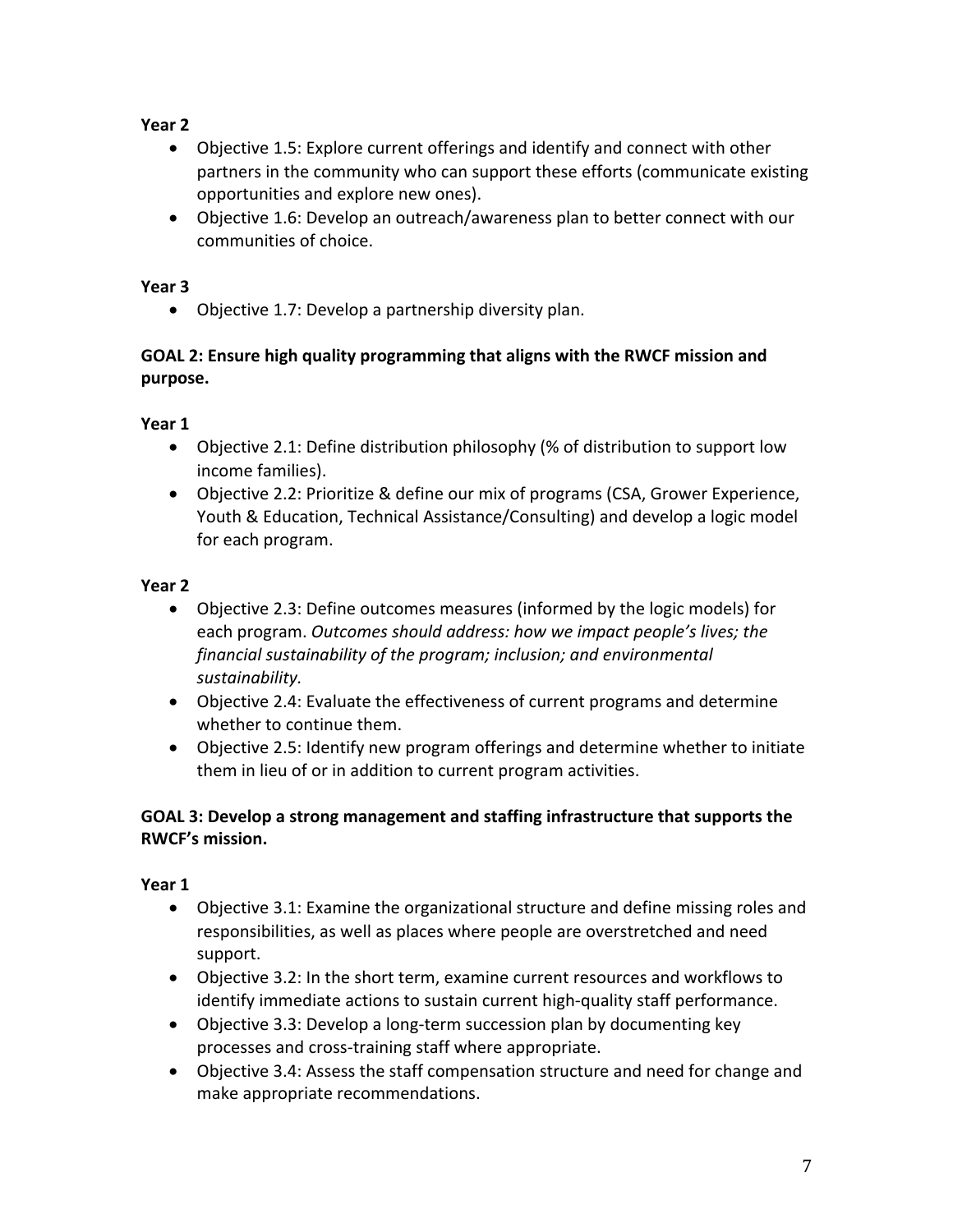- Objective 3.5: Create a Board development plan that addresses governance philosophy, recruitment strategies, Board education, etc.
- Objective 3.6: Be an employer of choice  $-$  a great place to work.

#### **Year 2**

- Objective 3.7: Develop an advisory Board to help with corporate funding and outreach.
- Objective 3.8: Develop and implement a recruitment plan (to include funding concerns) to address both short-term and long-term staffing needs.

#### **GOAL 4: Ensure the long-term financial sustainability of RWCF.**

#### **Year 1**

- Objective 4.1: Evaluate current program pricing to determine whether it is competitive with similar offerings elsewhere.
- Objective 4.2: Assess the current financial structure (i.e. mix of sales, individual giving, grant and event money) and determine the best mixture to grow and sustain funding.
- Objective 4.3: Explore new/commercial sponsorships for events.
- Objective 4.4: Explore new events that would enhance community awareness of the farm (e.g. house parties and onsite events) and new ways to carry them out (e.g. engage Board members and other partners).

#### **Year 2**

- Objective 4.5: Develop and execute a plan to attract a broader number of potential individual givers. This is dependent on the stakeholder map and *strategic communication plan.*
- Objective 4.6: Develop relationships with local businesses that might be interest in being corporate funders. This is dependent on the stakeholder map and *strategic communication plan.*

#### GOAL 5: Continue to research new ways of doing things (create a culture of inquiry and innovation) and develop a strategy to assess the cost/benefits of each of these **opportunities.**

- Objective 5.1: Explore offering training for adults with developmental disabilities (vocational training/internship program to allow them to prepare for employment at other farms)
- Objective 5.2: Finalize the facilities/space plan
- Objective 5.3: Engage the Park in discussion around creating a Community Garden
- Objective 5.4: Make a decision as to when and how to go about becoming LEED